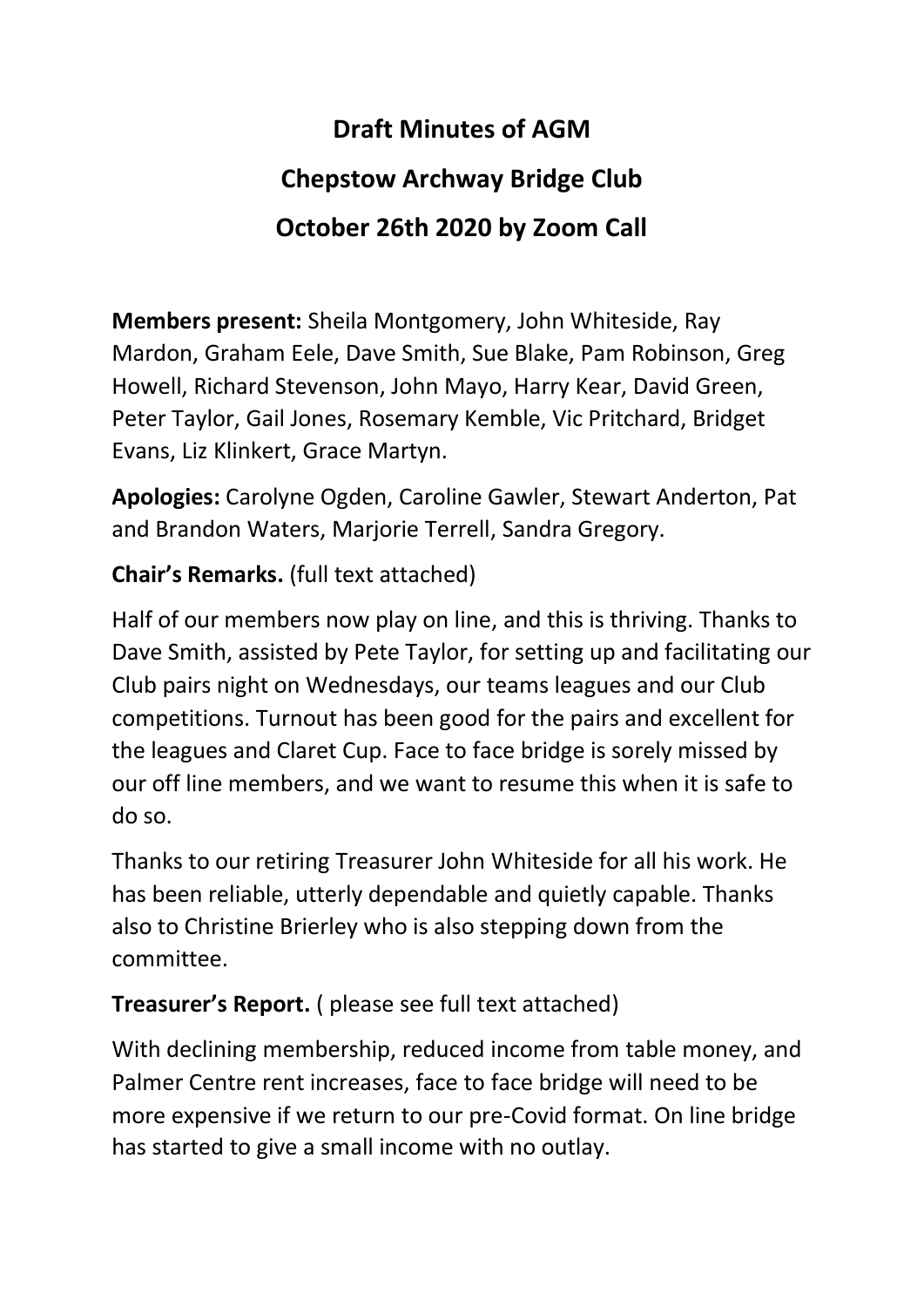# **Adoption of Accounts and Appointment of Auditor.**

The Accounts were accepted by the meeting, and SM will approach Hugh Green to ask if he will audit next year's accounts.

## **Election of Officers and Committee Members.**

Graham Eele was put forward for the Treasurers post. The remaining committee and club officers were willing to continue – Sheila Montgomery (chair), Ray Mardon (secretary), Dave Smith and Sue Blake. Their re-election was proposed en bloc by Rosemary Kemble and seconded by Peter Taylor.

### **Matters Arising.**

It was proposed by SM that an Extraordinary AGM would be held when it seemed possible to restart face to face bridge safely and legally. Until then SM proposed that no subscription would be charged and club membership would be free. Greg Howell suggested a nominal subscription might be charged, but the meeting felt this would be difficult to organise. The proposal for no subscription charge was passed unanimously.

The major decisions involved in restarting live bridge – subscription rates, table money, when and where to play, the role of on line bridge – will be dealt with at the Extraordinary AGM.

# **A.o.B. and open discussion.**

There was a discussion about how to attract new members. GE mentioned advertising in local forums. Personal contact and word of mouth were suggested as good ways to engage others. It was suggested approaching the Newham club players, and SM will enquire through Pat Davey and Caroline Gawler. Grace Martyn has connections in Monmouth bridge club and she will do likewise.

Ray Mardon wanted to know if all members (newly joined for free or not) should be eligible for the remaining Club Competitions. A